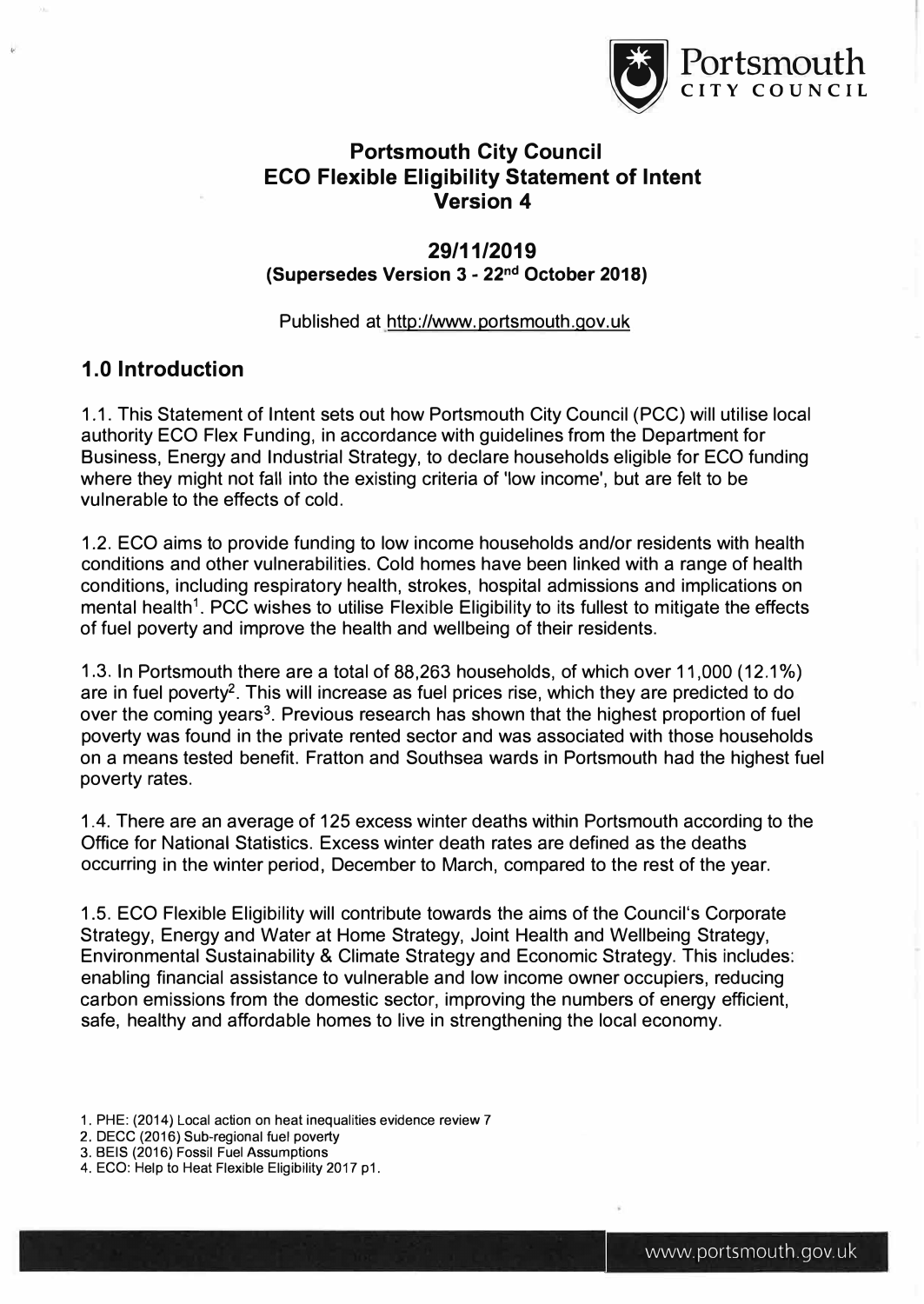1.6. To ensure that we can reach a wide and varied selection of homes within the Private Sector across the City, and are able to continue our important progress towards our goal of achieving a significant reduction in energy use in domestic homes across the City, it is important to continue and further develop our work with partners and use a number of different channels to ensure we reach out to all of our residents in a joined up and effective way. Some of our partnerships working to mitigate fuel poverty in the private sector are listed below:

- *Local Energy Advice Programme (LEAP);* utilised by a large number of local services, charities and organisations throughout the city offering advice on energy efficiency, fuel bills, and switching.
- *Emergency Central Heating Offer (ECHO);* offers emergency boiler installations within 10 working days when an eligible household is in a 'no heat' situation.
- *Warmer Homes;* provides fully funded gas central heating systems (and gas connections, if required).
- *PCC's Fuel Poverty Working Group* also assists joint working across relevant sectors in the city; pulling together partners from Adult Social Care, Housing, Public Health, Citizens Advice, Charities and other organisations.

# **2.0 ECO Flexible Eligibility**

2.1. ECO Flexible eligibility is available to private sector households, including owner occupiers and private tenants, in line with the Government's guidance**4•** 

2.2. It should be noted that inclusion in a declaration authorised by PCC will not guarantee installation of measures or fully funded works, as the final decision on whether any individual household can benefit from energy saving improvements via ECO funding will depend on i) survey carried out by suppliers agents/contractors and installation costs calculated, ii) the energy savings that can be achieved for a property, iii) whether suppliers have achieved their targets or require further measures to meet their ECO targets.

Potentially eligible households will need to apply through Portsmouth City Council's Energy Services Team in order to be assessed (Phone 0239 284 1947 or email: energysaving@portsmouthcc.gov.uk). The Energy Services Team will check eligibility in their initial conversation with the resident; they will also check that the resident is happy for their data to be shared with scheme partners. Portsmouth City Council will issue regular Declarations to our Delivery Partners setting out those households that are eligible. The Delivery Partners will pass this information onto their ECO supplier through the ECO application process.

2.3. Portsmouth City Council will use the following eligibility criteria to identify eligible households that may benefit from the installation of measures under 'Flexible Eligibility'.

Eligible residents will fit the following criteria for either 'Low Income High Cost and vulnerable to cold' or 'Fuel Poor'.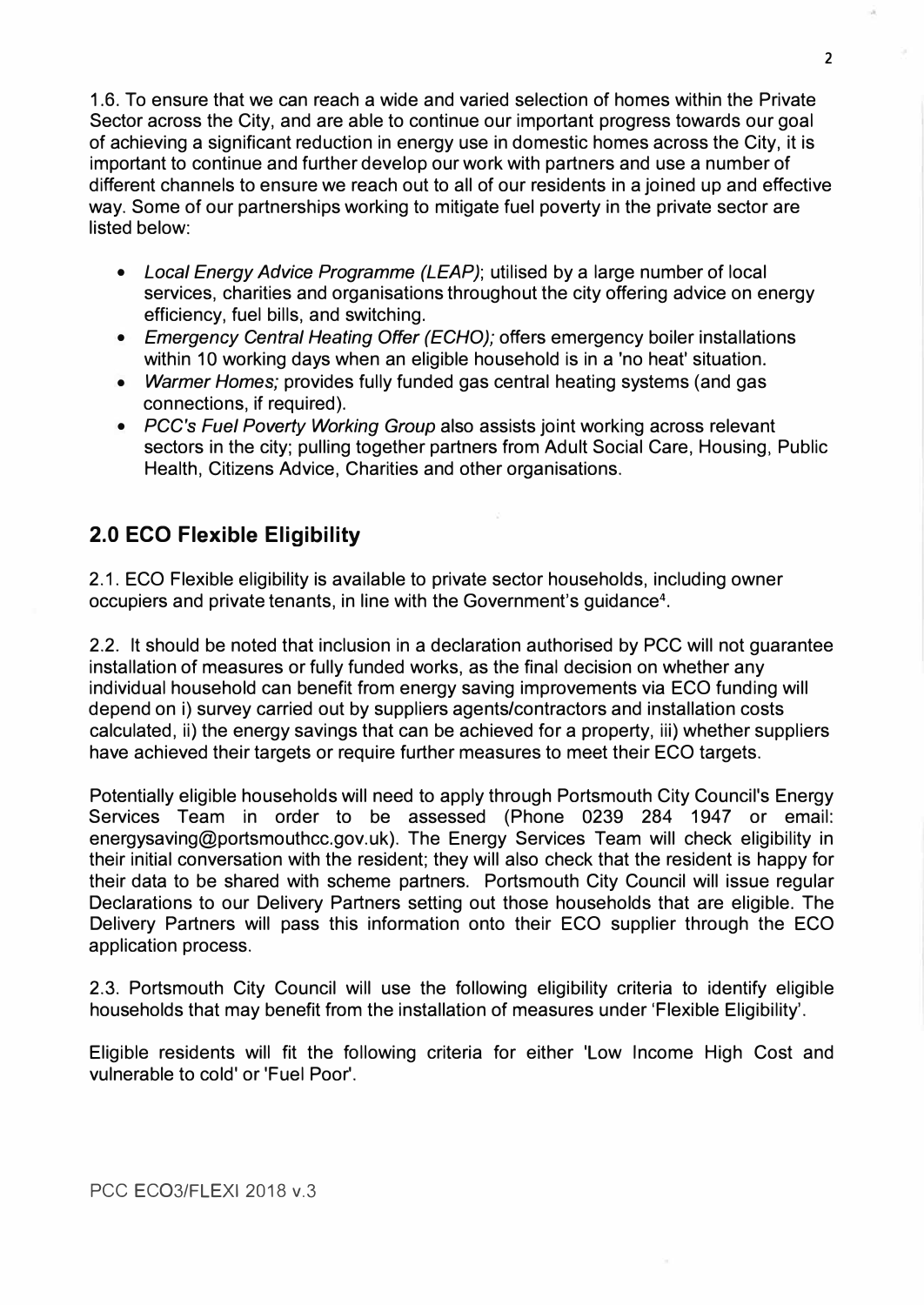#### **Portsmouth City Council will assess eligible residents to be 'Low Income High Cost (LIHC) and a vulnerability to cold' from the following criteria:**

i) To determine 'low income', the household will either be in receipt of an EGO-qualifying income related benefit or the household has an annual income of less than £35,000 after paying rent/mortgage, council tax and utilities bills.

ii) To determine 'high cost', eligible households will have an Energy Performance Certificate (EPC) rating of 'D' or lower. In the event that a property does not have an EPC, PCC will use their existing household composition scoring table to determine a high cost home.

The below category of housing will be considered eligible, based on their tendency to have high energy bills and be hard to treat:

• Park homes and permanent caravans (regardless of income)

Portsmouth City Council manages a number of Ofgem accredited fuel poverty mitigation schemes available across the Portsmouth area. Eligibility criteria for the schemes include criteria based on health conditions, of which many could be exacerbated by living in a cold home, as well as criteria based on other vulnerabilities which could increase the likelihood of the household falling into fuel poverty. From our existing scheme criteria, the below have been selected by Portsmouth City Council as deeming a household eligible under flexible eligibility:

#### **Portsmouth City Council will assess eligible residents to be 'fuel poor' if they meet one or more of the following criteria:**

- In receipt of any means tested benefit.
- In receipt of disability-related benefit, including Disability Living Allowance (DLA), Personal Independence Payment (PIP) or Attendance Allowance.
- On the Energy Companies' Priority Services register (those at most risk from the effects of a power cut).
- Has a pre-existing long term chronic condition such as: heart disease, stroke or transient ischaemic attack (TIA), asthma, chronic obstructive pulmonary disease (COPD) or diabetes.
- Has dementia, learning disabilities or mental ill-health that reduces individual's ability to self-care
- Has a health condition that can be exacerbated by living in cold including, i. cardiovascular conditions, ii. respiratory conditions (in particular, chronic obstructive pulmonary disease and childhood asthma), iii. mental health conditions, iv. disabilities, v. terminally ill, vi. suppressed immune systems (e.g. from cancer treatment or HIV)
- Aged 60 and over
- Is pregnant.
- Responsible for a child under 15 living at the property.

In exceptional cases, not meeting the requirements above under both categories will be considered by Portsmouth City Council on a case by case basis.

PCC ECO3/FLEXI 2018 v.3